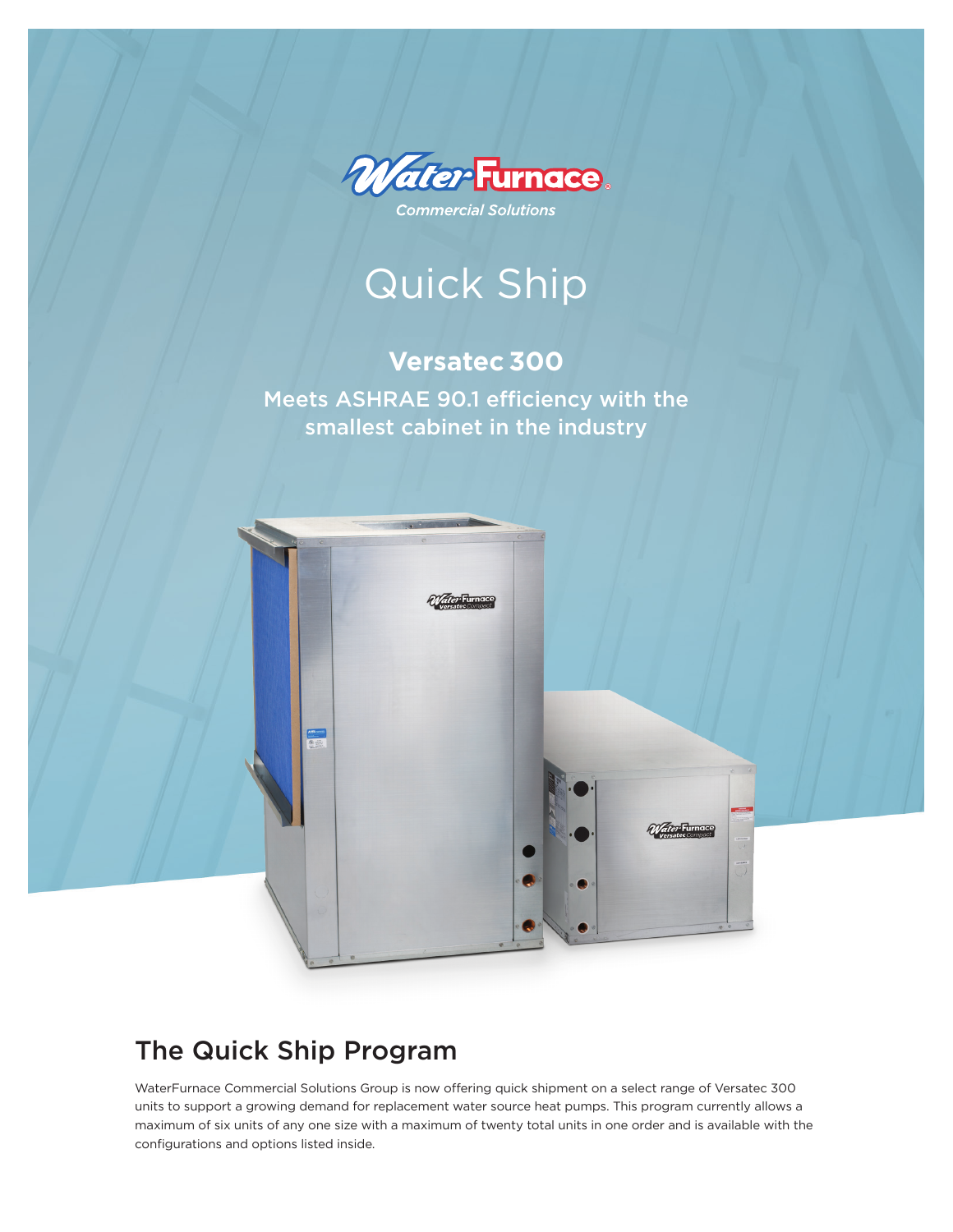## Versatec 300 Configuration Options

Maximum of 6 units per size and voltage with a total of 20 units per order (call customer service if a higher quantity is needed)

- Vertical or Horizontal cabinets
- Left or Right Return Air
- Discharge Air: top (vertical), end or side discharge (horizontal)
- Sizes: Single Speed: 012, 018, 024, 030, 036, 042, 048, 060, 070
- Voltages: 208-230/60/1, 265-277/60/1, 208-230/60/3, 460/60/3
- Blower Motor Options: PSC or 5-Speed ECM (018-072)
- All-Aluminum Air Coil
- Insulated Cupronickel Water Coil
- 4-Sided Filter Rack
- Optional Sound Kit (Not available on UBH012)
- Optional Electronic Disconnect
- Optional Stainless Steel Drain Pan
- Optional 2-way Internal Valve (018-070)
- Optional UPC DDC Controller (BACnet or Lon)

### Nomenclature

|                                                                    | $1 - 2$   | $\overline{3}$ | $4 - 6$ | $\overline{7}$ | 8 | 9            | 10 <sup>°</sup> | 11 | 12 | 13 | 14 | 15 | 16 | 17             | 18 | 19 | 20             | $21 - 22$ | 23  |                                                                    |
|--------------------------------------------------------------------|-----------|----------------|---------|----------------|---|--------------|-----------------|----|----|----|----|----|----|----------------|----|----|----------------|-----------|-----|--------------------------------------------------------------------|
|                                                                    | <b>UB</b> | $\mathsf{v}$   | 036     | T.             | L | $\mathbf{o}$ | $\mathbf{o}$    | O  | D  | A  | N  | A  | N  | $\overline{2}$ | A  | 3  | $\overline{2}$ | <b>SS</b> | $*$ |                                                                    |
|                                                                    |           |                |         |                |   |              |                 |    |    |    |    |    |    |                |    |    |                |           |     |                                                                    |
|                                                                    |           |                |         |                |   |              |                 |    |    |    |    |    |    |                |    |    |                |           |     |                                                                    |
|                                                                    |           |                |         |                |   |              |                 |    |    |    |    |    |    |                |    |    |                |           |     |                                                                    |
| Model Type -                                                       |           |                |         |                |   |              |                 |    |    |    |    |    |    |                |    |    |                |           |     | - Vintage                                                          |
| $UB = Versatec 300$                                                |           |                |         |                |   |              |                 |    |    |    |    |    |    |                |    |    |                |           |     | * = Factory use only                                               |
| <b>Cabinet Configuration -</b>                                     |           |                |         |                |   |              |                 |    |    |    |    |    |    |                |    |    |                |           |     | Non-Standard Option Details                                        |
| $V = Vertical$                                                     |           |                |         |                |   |              |                 |    |    |    |    |    |    |                |    |    |                |           |     | SS = Standard                                                      |
| H = Horizontal                                                     |           |                |         |                |   |              |                 |    |    |    |    |    |    |                |    |    |                |           |     | <b>Drain Pan Options</b>                                           |
| Unit Capacity (MBTUH) -                                            |           |                |         |                |   |              |                 |    |    |    |    |    |    |                |    |    |                |           |     | 0 = Composite Drain Pan, No Secondary Connection                   |
|                                                                    |           |                |         |                |   |              |                 |    |    |    |    |    |    |                |    |    |                |           |     | 2 = Stainless Steel, No Secondary Connection                       |
| 012, 018, 024, 030, 036, 041, 042, 048, 060, 070                   |           |                |         |                |   |              |                 |    |    |    |    |    |    |                |    |    |                |           |     |                                                                    |
|                                                                    |           |                |         |                |   |              |                 |    |    |    |    |    |    |                |    |    |                |           |     | - Air Coil Option                                                  |
| $T = Top (vertical)$                                               |           |                |         |                |   |              |                 |    |    |    |    |    |    |                |    |    |                |           |     | 3 = All-Aluminum, Uncoated                                         |
| $E =$ End (horizontal)<br>S = Side (horizontal)                    |           |                |         |                |   |              |                 |    |    |    |    |    |    |                |    |    |                |           |     | - Filter Option                                                    |
|                                                                    |           |                |         |                |   |              |                 |    |    |    |    |    |    |                |    |    |                |           |     | $A = MERV 4$                                                       |
| Return Air Configuration -                                         |           |                |         |                |   |              |                 |    |    |    |    |    |    |                |    |    |                |           |     | - Cabinet Option                                                   |
| $L = Left$<br>$R = Right$                                          |           |                |         |                |   |              |                 |    |    |    |    |    |    |                |    |    |                |           |     | 0 = Unpainted Cabinet, Filter Rail                                 |
|                                                                    |           |                |         |                |   |              |                 |    |    |    |    |    |    |                |    |    |                |           |     | 2 = Unpainted Cabinet, 4-Sided Filter Rack                         |
| Voltage -                                                          |           |                |         |                |   |              |                 |    |    |    |    |    |    |                |    |    |                |           |     |                                                                    |
| $0 = 208 - 230/60/1(012 - 070)$                                    |           |                |         |                |   |              |                 |    |    |    |    |    |    |                |    |    |                |           |     | <b>Electrical Option</b>                                           |
| $2 = 265 - 277/60/1 (012 - 036)$<br>$3 = 208 - 230/60/3$ (024-070) |           |                |         |                |   |              |                 |    |    |    |    |    |    |                |    |    |                |           |     | $N = None$<br>$P = Disconnect$                                     |
| $4 = 460/60/3 (024-070)$                                           |           |                |         |                |   |              |                 |    |    |    |    |    |    |                |    |    |                |           |     |                                                                    |
| $9 = 115/60/1(012)$                                                |           |                |         |                |   |              |                 |    |    |    |    |    |    |                |    |    |                |           |     | <b>Controls Options<sup>1</sup></b>                                |
| <b>Refrigeration Option -</b>                                      |           |                |         |                |   |              |                 |    |    |    |    |    |    |                |    |    |                |           |     | $A = AuroraTM Base Control (ABC)$<br>E = Aurora UPC DDC Controller |
| $0 = None$                                                         |           |                |         |                |   |              |                 |    |    |    |    |    |    |                |    |    |                |           |     | F = Aurora UPC DDC with LON                                        |
|                                                                    |           |                |         |                |   |              |                 |    |    |    |    |    |    |                |    |    |                |           |     | - Water Control Option                                             |
| 0 - PSC Blower                                                     |           |                |         |                |   |              |                 |    |    |    |    |    |    |                |    |    |                |           |     | $N = None$                                                         |
| 4 - 5-Speed ECM Blower (018-070)                                   |           |                |         |                |   |              |                 |    |    |    |    |    |    |                |    |    |                |           |     | V = 2-Way Valve (018-070)                                          |
| 6 = Variable Speed Constant Torque ECM Blower (012)                |           |                |         |                |   |              |                 |    |    |    |    |    |    |                |    |    |                |           |     | Sound Kit                                                          |

#### **Water Coil Options**

D = Insulated Copper

P = Insulated Cupronickel

Notes: 1 - 50VA transformer with Aurora Base Control, and 75VA transformer with Aurora UPC control

#### **Sound Kit**

 $A = None$ B = Sound Kit (not available on UBH012)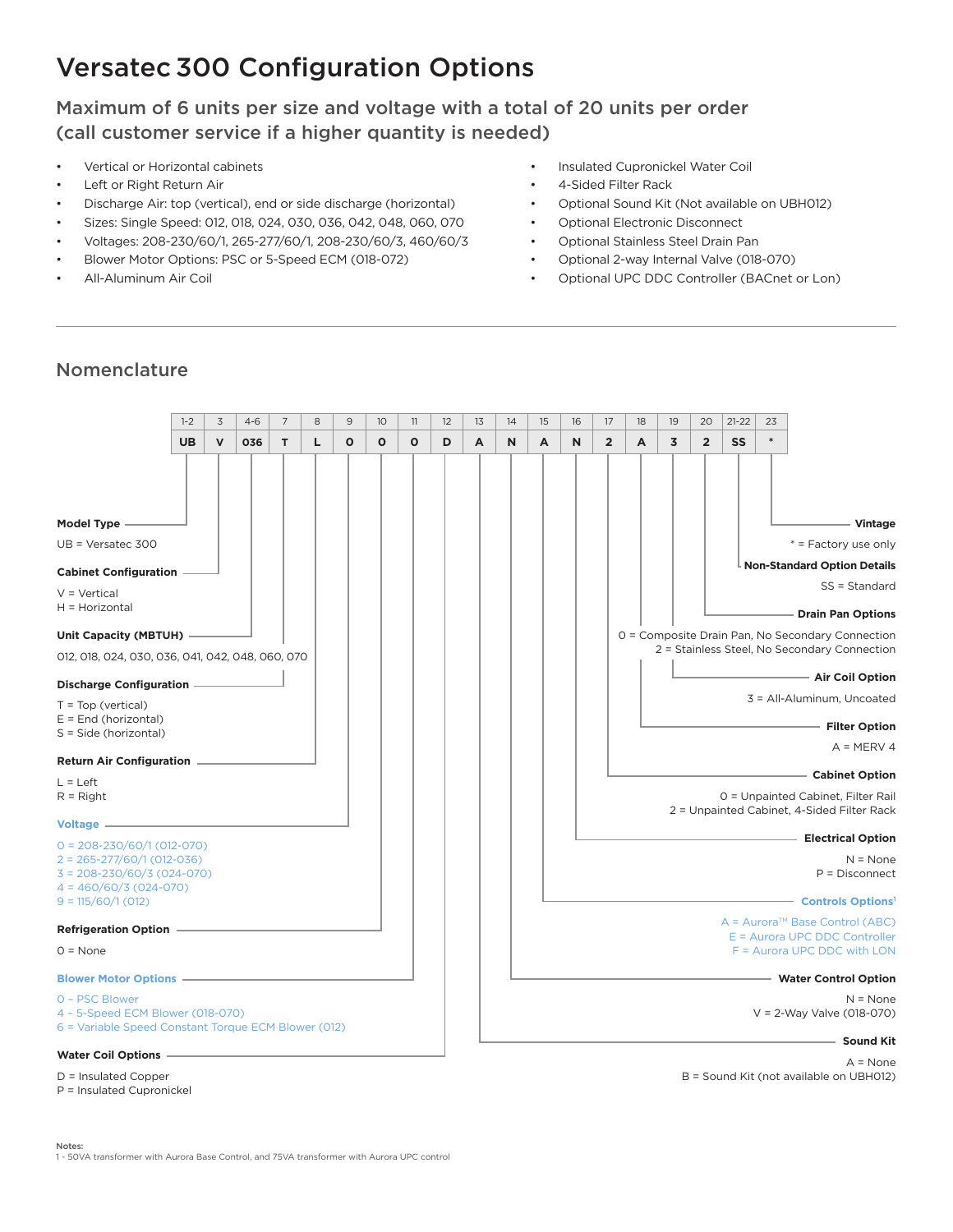# Model Sizing





| <b>Model</b> | A    | $\mathsf B$ |      | <b>Model</b> | A    | B    |      |
|--------------|------|-------------|------|--------------|------|------|------|
| 012          | 19.2 | 19.2        | 24.2 | $012*$       | 19.2 | 35.0 | 12.1 |
| $015 - 018$  | 22.5 | 22.2        | 30.2 | $015 - 018*$ | 22.5 | 35.0 | 17.2 |
| 024-030      | 22.5 | 22.2        | 36.2 | 024-030      | 22.5 | 42.0 | 17.2 |
| 036          | 22.5 | 26.2        | 40.2 | 036          | 22.5 | 42.0 | 19.2 |
| 041          | 21.5 | 21.5        | 40.2 | 042-048      | 22.5 | 45.0 | 19.2 |
| 042-048      | 22.5 | 26.2        | 44.2 |              |      |      |      |
| 060          | 25.5 | 31.2        | 44.2 | 060          | 25.5 | 48.0 | 21.2 |
| 070          | 25.5 | 31.2        | 48.2 | 070          | 25.5 | 53.0 | 21.2 |